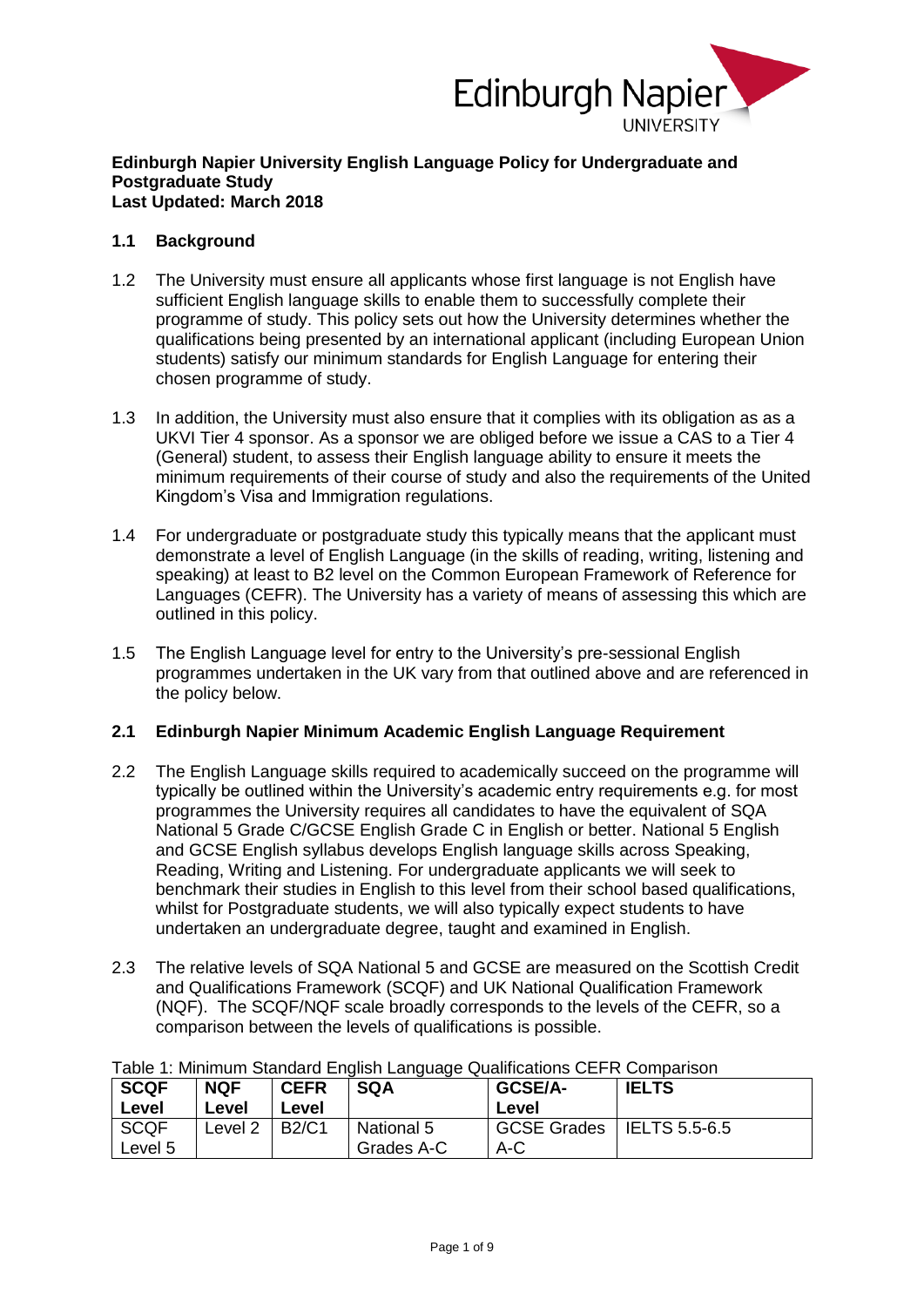- 2.4 Given the minimum standards above the University publishes the University's stated minimum English language level for International applicants is an overall IELTS score (or equivalent) of 6.0, with no component less than 5.5. Higher requirements may apply for specific programmes.
- 2.5 Whilst all applicants must meet the minimum academic entry requirements for their programme of study (including relevant English Language requirements), applicants whom are nationals of one of the UKVI listed countries deemed majority English speaking (or have completed a qualification equivalent to a UK degree within the last 2 years in one of these countries) will be exempt from having to prove their English knowledge for student visa purposes.

## **3.1 English Language Qualifications Accepted for Entry to the University**

- 3.2 The University maintains a list of qualifications which are accepted as evidence that the applicant meets or exceeds the English Language entry requirements of the University. This list is managed by the Admissions team within International Operations & Student Recruitment. The list is reviewed annually in September of each academic year prior to the commencement of the next admissions cycle, although where changes in qualification levels or government policy requires an amendment to the policy mid-cycle this will be actioned.
- 3.3 Qualifications or Tests are assessed against the CEFR comparison outlined in Table 1 above.
- 3.4 As part of the annual review process, consultation with and approval sign off will be obtained by the Admissions team from both the Head of Visa and International Support and Head of English Language Provision within the University.
- 3.5 The accepted qualification list is held by the Admissions Team.

### 3.7 *Secure English Language Tests*

- 3.7 The University will accept candidates who present with valid Secure English Language Tests from a selected number of test providers. In all cases the test score must be verified via the appropriate channels AND have been taken within two years of the intended start date of the commencement of the applicants course of study at the University. The following policy applies to determining acceptable Secure English Language Tests
	- 3.7.1 The University will accept tests undertaken by applicants and achieved at the appropriate level where that test is listed on the UKVI register of Approved secure English language tests and test centres [\(https://www.gov.uk/government/publications/guidance-on-applying-for-uk](https://www.gov.uk/government/publications/guidance-on-applying-for-uk-visa-approved-english-language-tests)[visa-approved-english-language-tests\)](https://www.gov.uk/government/publications/guidance-on-applying-for-uk-visa-approved-english-language-tests)

OR

- 3.7.2 A Secure English Language Test will also be considered as eligible to meet the University's English Language Requirement where the following criteria can be met:
- 3.7.2.1 The test is benchmarked (with appropriate evidence) to the CEFR and has outcomes that meet the minimum level required by the University.
- 3.7.2.2 The test provider has in place appropriate measures to ensure the security and validity of the test. This will typically include requirements for candidates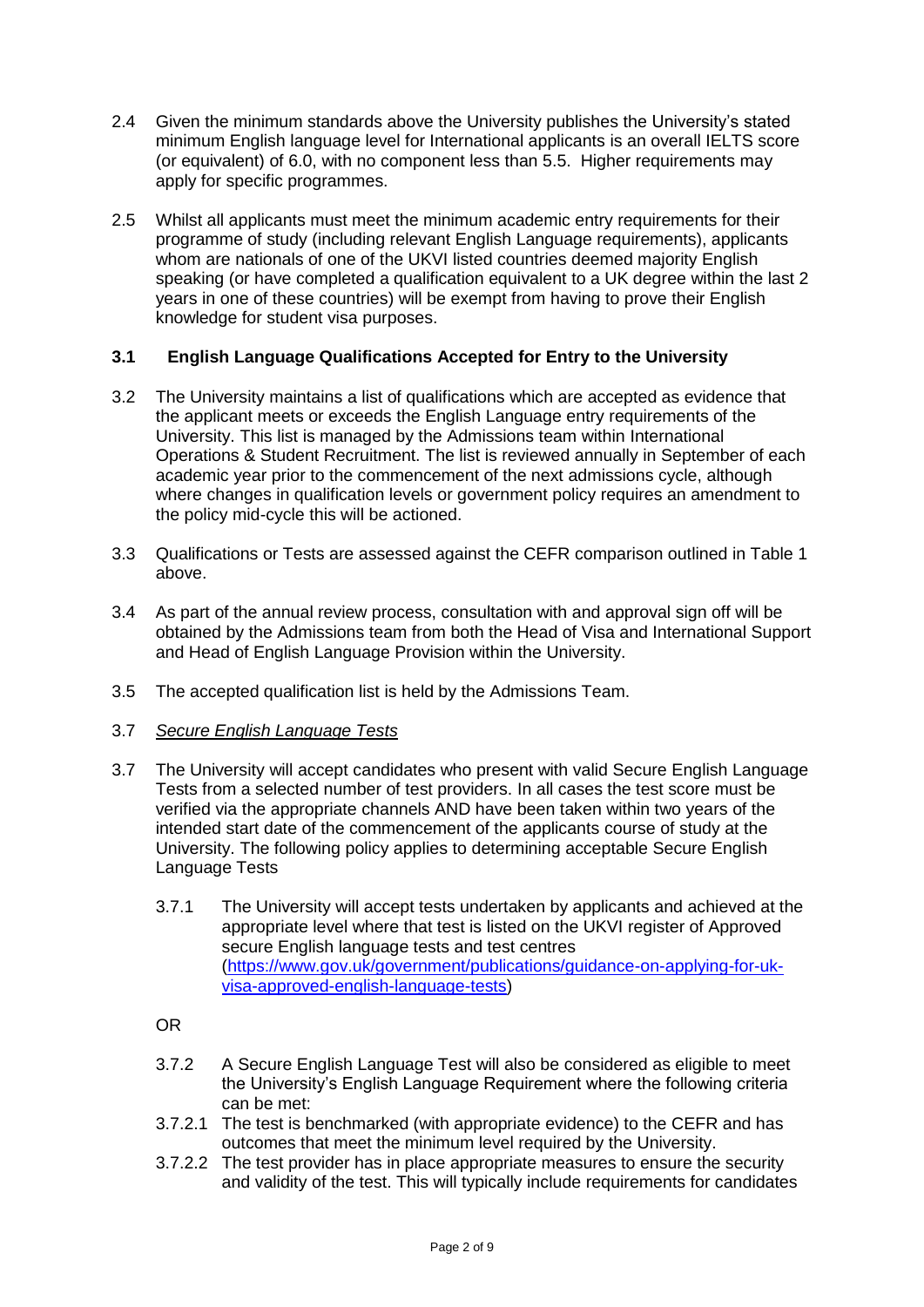to submit identification documents to the test provider e.g. Passport; test monitoring procedures in test centres e.g. video monitoring

- 3.7.2.3 Test scores can be validated by the University
- 3.8 In the case of tests accepted by the University under 3.7.2 above, the University is utilising its privilege under the Tier 4 Sponsor guidelines as an HEI to use its own assessment of candidates English Language ability. The University is determining that the test assesses the candidates English Language skills at the appropriate level. As well as assessing the test using criteria above, the University will also consider feedback and assessment data from students on course to determine whether any amendment to the University's accepted qualifications is required.
- 3.9 In exceptional cases, and after approval by the Head of International Operations and Student Recruitment, a student who has an overall or component score lower than the University entry requirements but who still meets CEFR B2 across all four elements may be accepted.
- 3.10 Where a Secure English Language Test is used to assess an applicant's English language proficiency, a copy of this qualification must be kept on the student's file. The Admissions team will store this information on the student record for all applicants. In addition, the applicant's personal statement and reference(s) are also used as supplementary evidence and are also retained on file.
- 3.11 For applicants being considered for entry onto one of the University's Pre-Sessional English Programmes (and therefore are entering with less than CEFR B2 (IELTS 5.5 across all elements) and requiring a Tier 4 visa to study then the University will only accept a UKVI approved SELT [\(https://www.gov.uk/government/publications/guidance](https://www.gov.uk/government/publications/guidance-on-applying-for-uk-visa-approved-english-language-tests)[on-applying-for-uk-visa-approved-english-language-tests\)](https://www.gov.uk/government/publications/guidance-on-applying-for-uk-visa-approved-english-language-tests) at the appropriate level of entry to the Pre-Sessional English Language programme.

#### 3.12 *International and UK secondary education based qualifications*

- 3.13 The University will in selected circumstances make its own assessment of a student's English language ability (as permitted within the Tier 4 sponsor guidance). The University will assess the achievement (at a stated level) in the national secondary school qualification of selected countries as meeting or exceeding the English Language entry requirements of the University and of equivalence of a minimum of CEFR B2 across the four components of Reading, Writing, Listening and Speaking.
- 3.14 In assessing whether an International Secondary Education qualification meets the University's minimum standards the following criteria will be assessed:
	- 3.14.1 The qualification should be comparable to SCQF Level 5/GCSE Grade C or above. The GCSE equivalency should typically be verified via NARIC. Where a NARIC equivalency is not available a substantial independent evidence base must be available to verify equivalency.
	- 3.14.2 The medium of instruction in the secondary education system and above should be predominantly English as verified via NARIC.
- 3.15 In ensuring the medium of tuition and assessment is in English the University is determining that the students will be utilising their reading, writing, speaking and listening skills in order to achieve the qualification at the required level.
- 3.16 The University will also accept a number of UK based Secondary Education level qualifications (whether taught in the UK or Overseas) as meeting or exceeding the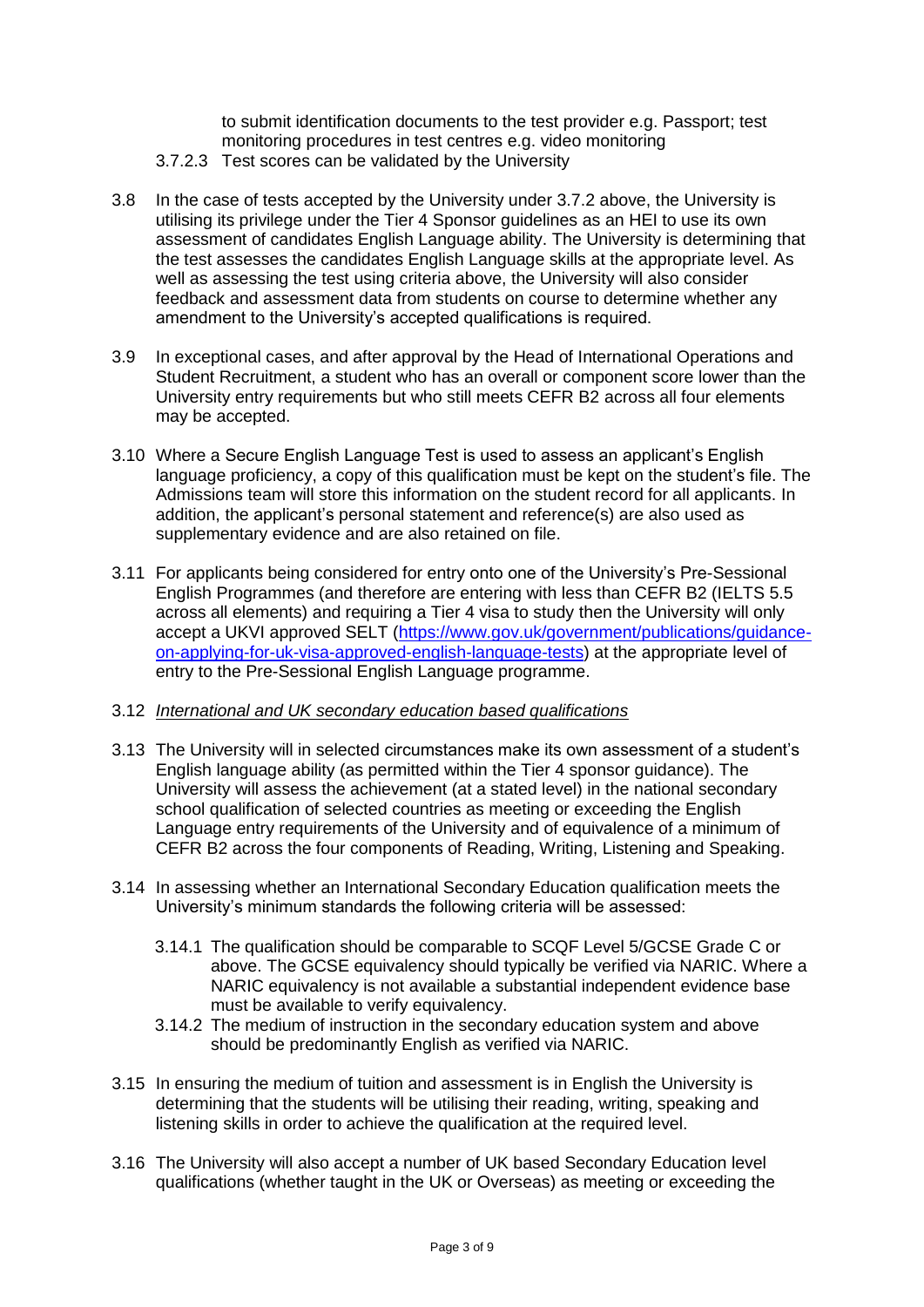English Language entry requirements of the University and of equivalence of a minimum of CEFR B2 across the four components of Reading, Writing, Listening and Speaking.

- 3.17 The University will also accept International School qualifications where the International School is linked to a majority English speaking country e.g. British International Schools in the Gulf.
- 3.18 The accepted qualification list is held by Admissions.
- 3.19 For undergraduate applicants using an International secondary education based qualification for English Language purposes, their secondary education should normally have been completed within two years of the of the intended start date of the commencement of the applicants course of study at the University.
- 3.20 Where their secondary education studies were completed more than two years previously, the University Admissions team must receive and log evidence to confirm the applicant has been utilising their English Language skills in the intervening period. Evidence might include employment where the medium of communication is English. A supporting reference would be expected to be provided confirming the applicants continued use of English Language in their professional life.
- 3.21 Where an International Secondary Education qualification is used to assess an applicant's English language proficiency, a copy of this qualification must be kept on the student's file for audit purposes. The Admissions team will store this information on the student record for all applicants. In addition, the applicant's personal statement and reference(s) are used as supplementary evidence and are also retained on file.
- 3.22 For applicants being considered for entry onto one of the University's Pre-Sessional English Programmes (and therefore are entering with less than CEFR B2 (IELTS 5.5 across all elements) and requiring a Tier 4 visa to study then the University will only accept a UKVI approved SELT (as detailed above) at the appropriate level of entry to the Pre-Sessional English Language programme.
- 3.23 *International and UK tertiary education based qualifications*
- 3.24 The University will in certain circumstances make its own assessment of a student's English language ability (as permitted within the Tier 4 sponsor guidance) based on the successful completion of a tertiary level qualification in a specific country. In assessing whether an International Tertiary Education qualification meets the University's minimum standards the following criteria will be assessed:
	- 3.24.1 The qualification should be comparable to SCQF Level 6 or above. The equivalency should typically be verified via NARIC. Where a NARIC equivalency is not available a substantial independent evidence base must be available to verify equivalency.
	- 3.24.2 The medium of instruction in the tertiary education system should be English as verified via NARIC.
- 3.25 In ensuring the medium of tuition and assessment is in English the University is determining that the students will be utilising their reading, writing, speaking and listening skills in order to achieve the qualification at the required level.
- 3.26 The accepted qualification list is held by Admissions.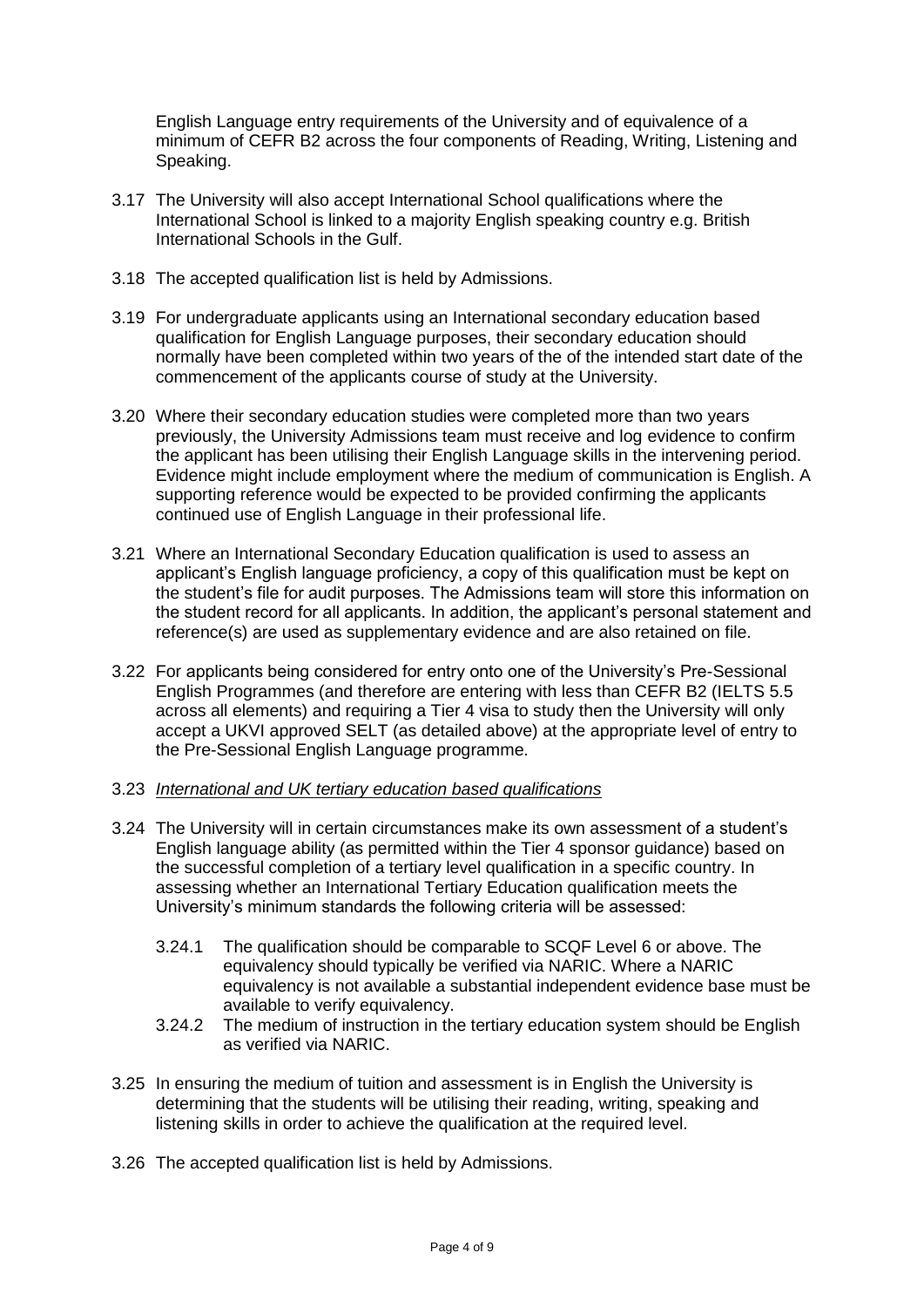- 3.27 For postgraduate applicants using an International tertiary education based qualification for English Language purposes, their tertiary education should normally have been completed within two years of the of the intended start date of the commencement of the applicants course of study at the University. For African applicants refer to 3.29
- 3.28 Where their tertiary education studies were completed more than two years previously the University Admissions team must receive and log evidence to confirm the applicant has been utilising their English Language skills in the intervening period. Evidence might include employment or academia where the medium of communication is English. A supporting reference would be expected to be provided confirming the applicants continued use of English Language in their professional life. In a limited number of countries, the University will not time-bar qualification on the basis that English is the medium of instruction from primary education onwards and is the main language within the business workplace e.g. Applicants from African countries are typically exempt from this 2-year time bar owing to English being the predominant language of communication in Education and Business in those countries..
- 3.29 Where an International Tertiary Education qualification is used to assess an applicant's English language proficiency, a copy of this qualification must be kept on the student's file for audit purposes. The Admissions team will store this information on the student record for all applicants. In addition, the applicant's application including personal statement and reference are used as supplementary evidence and are also retained on file.
- 3.30 In addition to the criteria outlined above **for Postgraduate Research study** applicants must also hold:
	- 3.30.1 an honours degree (class I or 2:1) which has been fully taught and examined in English, with a minimum 60% in the project/dissertation

OR

- 3.30.2 Master's degree which has been fully taught and examined in English, with a minimum 60% mark in the project/dissertation and a minimum 60% overall module average.
- 3.31 For Postgraduate Research study where the applicant previous studies are out with the two-year time frame, then as well as the evidence required as outlined above, the three member interview panel must confirm they have assessed the applicants English language ability by completing the English language waiver form.
- 3.32 For applicants being considered for entry onto one of the University's Pre-Sessional English Programmes (and therefore are entering with less than CEFR B2 (IELTS 5.5 across all elements) and requiring a Tier 4 visa to study then the University will only accept a UKVI approved SELT (as detailed above) at the appropriate level of entry to the Pre-Sessional English Language programme.

### *3.33 Nationals of Excepted counties (i.e. Majority English Speaking Countries) and study within*

3.34 The UKVI Tier 4 guidance includes a list of countries where Nationals of one of the countries listed would not be required to undertake a SELT for entry to the University. Applicants from these countries will need to meet the minimum academic entry requirements (including any associated with achievement in English), however these qualifications will not be subject to the 'within two years' criteria.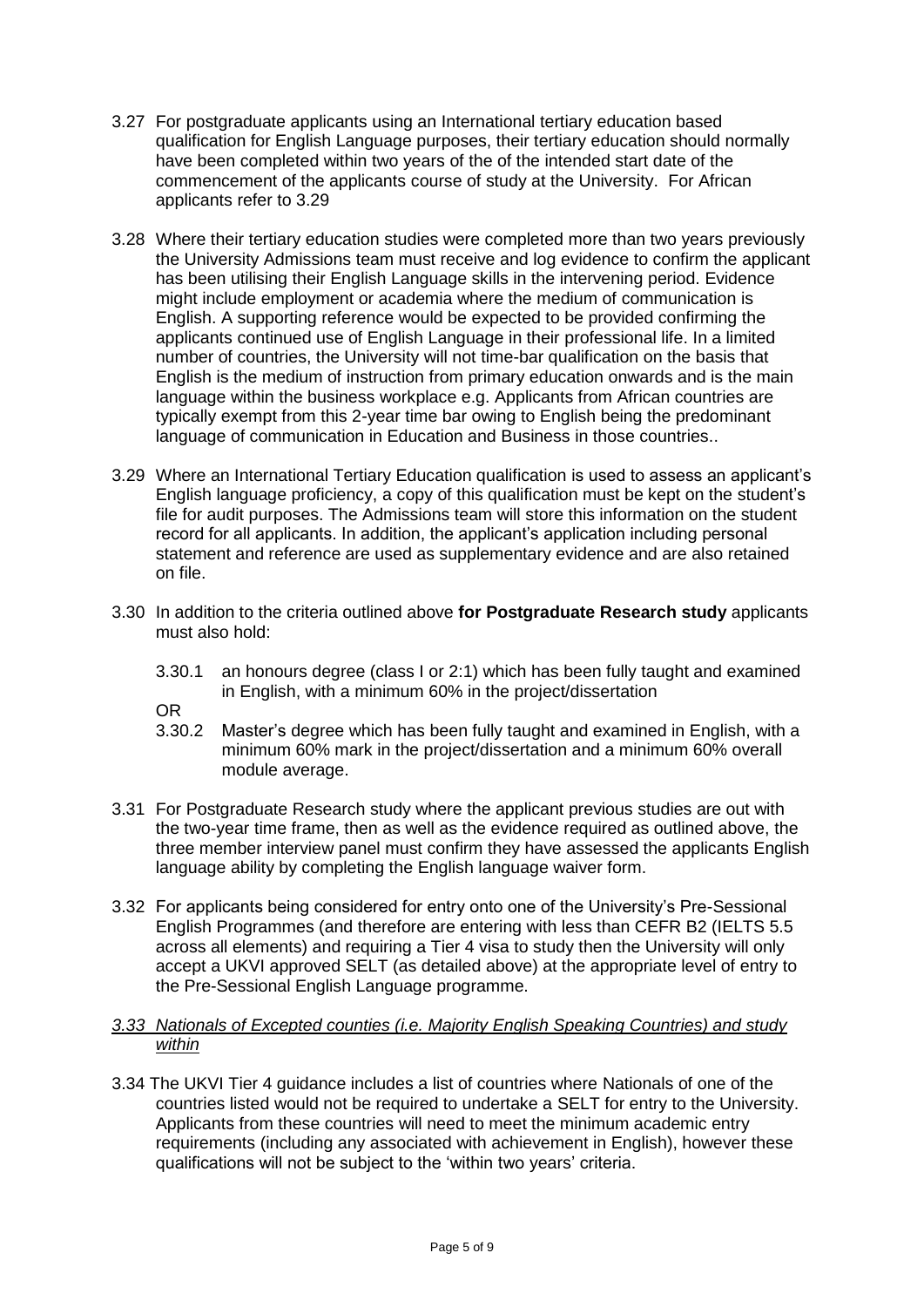3.35 Nationals from other countries who have undertaken qualifications in one of the countries listed will also be exempted by the University from providing a SELT providing the relevant qualification has been completed within 2 years of the intended course start date. Where the qualification was completed more than two years previously the University Admissions team must receive and log evidence to confirm the applicant has been utilising their English Language skills in the intervening period. Evidence might include employment or academia where the medium of communication is English. A supporting reference would be expected to be provided confirming the applicants continued use of English Language in their professional life. The additional criteria outlined in 3.29 and 3.30 above for Postgraduate Research students will also apply.

### *3.36 Top Up/Articulation Qualifications*

- 3.37 For applicants to Undergraduate or Taught Postgraduate programmes who have undertaken a top-up degree, HNC/D or Masters qualification only (i.e. 2 years or less) where the degree has been taught and assessed in English, may also be considered in lieu of a SELT. The following guidelines will be followed:
	- 3.37.1 The top-up degree/HNC/D/Masters must normally have been completed within 2 years of the new course start date
	- 3.37.2 The qualification must have been fully taught and assessed in English.
	- 3.37.3 The qualification was delivered by a recognised institution (e.g. listed on UK Naric).
	- 3.37.4 Evidence of English language ability upon entry to the top-up degree/HNC/D or Masters degree will normally be sought.
- 3.38 Where the student's previous studies are out with the two-year time frame, then evidence would be required that assures the University that the applicant has been appropriately maintaining their English language skills in an work/academic context, otherwise a SELT would be required.

## *3.39 Other English Language Qualifications*

- 3.40 The University, particularly for applications to it's pathway programmes offered by Edinburgh International College, frequently receives applications from students who have completed English Language or Pre-Masters programmes at other UK Universities or Colleges, or by providers overseas. The University will normally exempt an applicant from requiring a SELT (for Undergraduate and Postgraduate Taught programmes) where evidence is provided to confirm that:
	- 3.40.1 The applicant has studied on a programme in the UK at a publicly funded T4 Sponsor (including via pathway providers working in partnership with a publicly funded T4 Sponsor) or at an institution in a majority English speaking country (as defined by the Home Office) at a recognised Higher Education institution (e.g. listed on NARIC).
	- 3.40.2 The applicant provides certificate/transcript/letter/course documentation which confirms that the student has completed a course of English study which has resulted in them finishing with an overall level of B2 in the four components (listening, speaking, writing and reading) for entry to Undergraduate or Postgraduate Taught study OR C1 level for Postgraduate Research level. Current pass mark for English is 60% or equivalent.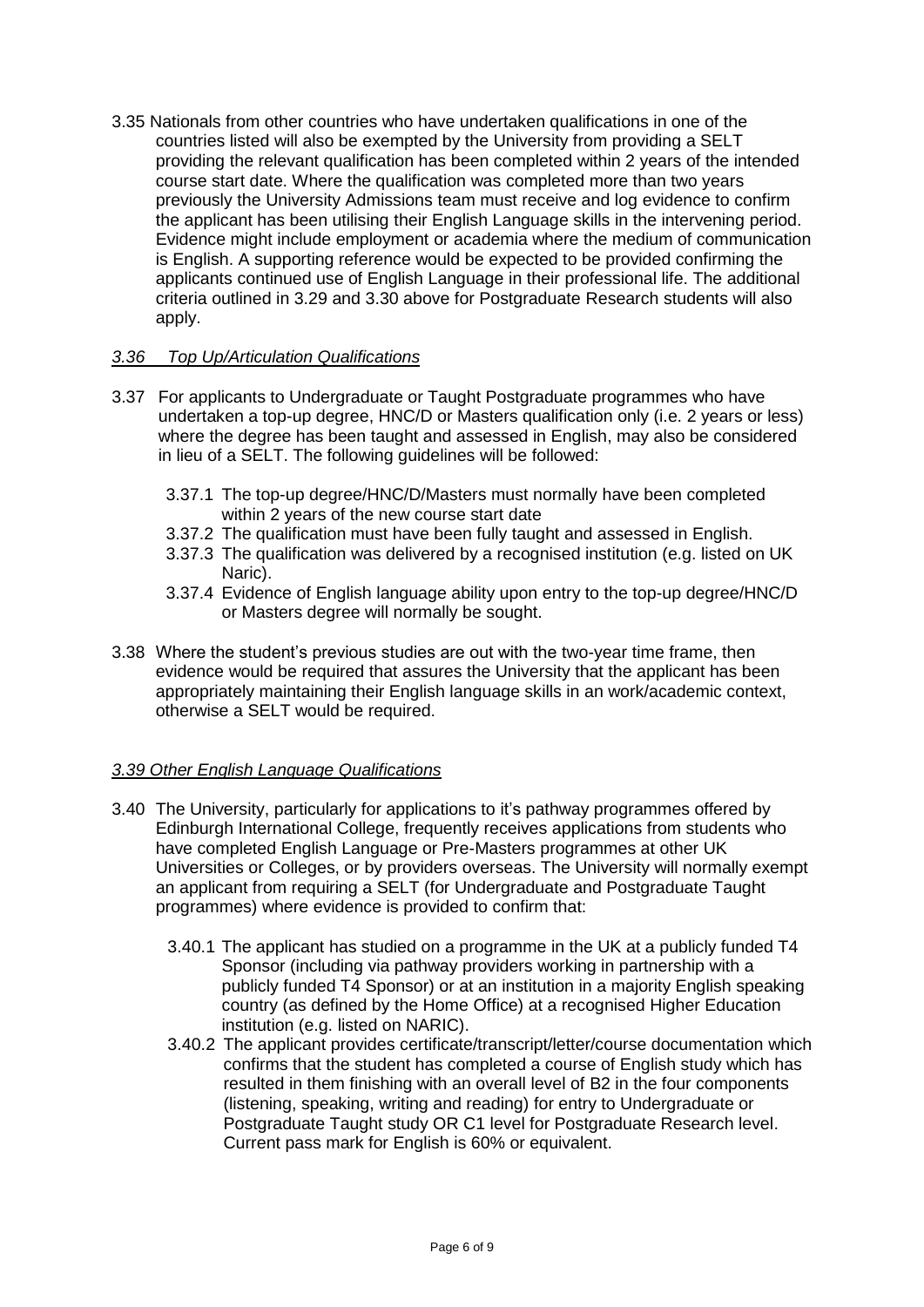- 3.40.3 The course of study and qualification achieved would have allowed progression to the providers own degree programme (at equivalent level to that sought for entry to Edinburgh Napier) without recourse to a SELT.
- 3.40.4 The course must normally have been completed within 2 years of the new course start date at Edinburgh Napier.
- 3.41 The protocol above relates to satisfying the University's English Language requirements only. The applicant would still need to be assessed as having met the University's academic entry requirements for entry.

### *3.42 Distance Learning*

3.43 Distance learning students would be expected to have the same level of English Language proficiency as that required for programmes being delivered in Edinburgh. The University is however able to provide a more flexible approach to the evidence applicants provide to satisfy these requirements e.g. English language tests which are mapped to CEFR B2 but not on the Home Office regulated list or where the applicant has demonstrated strong proficiency in English through other means.

#### *3.44 European Economic Area Qualifications*

- 3.45 Whilst students from the EEA are not currently governed by Home Office regulations for Visa and Immigration purposes, it is imperative that the University ensures that students entering the University (either for a full degree or as part of an Exchange or Study Abroad) have appropriate English Language skills to succeed on their course of study.
- *3.46* The University accepts a number of school based qualifications at specified grades as satisfying the University's English Language entry requirements for Undergraduate entry. In assessing whether an International Secondary Education qualification meets the University's minimum standards the following criteria will be assessed:
	- 3.46.1 The qualification should be comparable to SCQF Level 5/GCSE Grade C or above. The GCSE equivalency should typically be verified via NARIC. Where a NARIC equivalency is not available a substantial independent evidence base must be available to verify equivalency.
- 3.47 The accepted qualification list is held by Admissions.
- 3.48 The applicants' studies should normally have been completed within two years of the of the intended start date of the commencement of the applicants course of study at the University. Where their applicants' studies were completed more than two years previously, the University Admissions team must receive and log evidence to confirm the applicant has been utilising their English Language skills in the intervening period. Evidence might include employment where the medium of communication is English. A supporting reference would be expected to be provided confirming the applicants continued use of English Language in their professional life. An exception to this time limit exists for students from Norway where the high level of English Language skills permits applicants to apply within 5 years of completing their previous studies for undergraduate applicants, no time limit for postgraduate applicants.
- 3.49 Qualifications from other countries would be considered by the Head of Admissions and the Global Mobility Manager and Head of International Operations & Student Recruitment. If not accepted applicants will be expected to present with a SELT or other recognised English language qualification.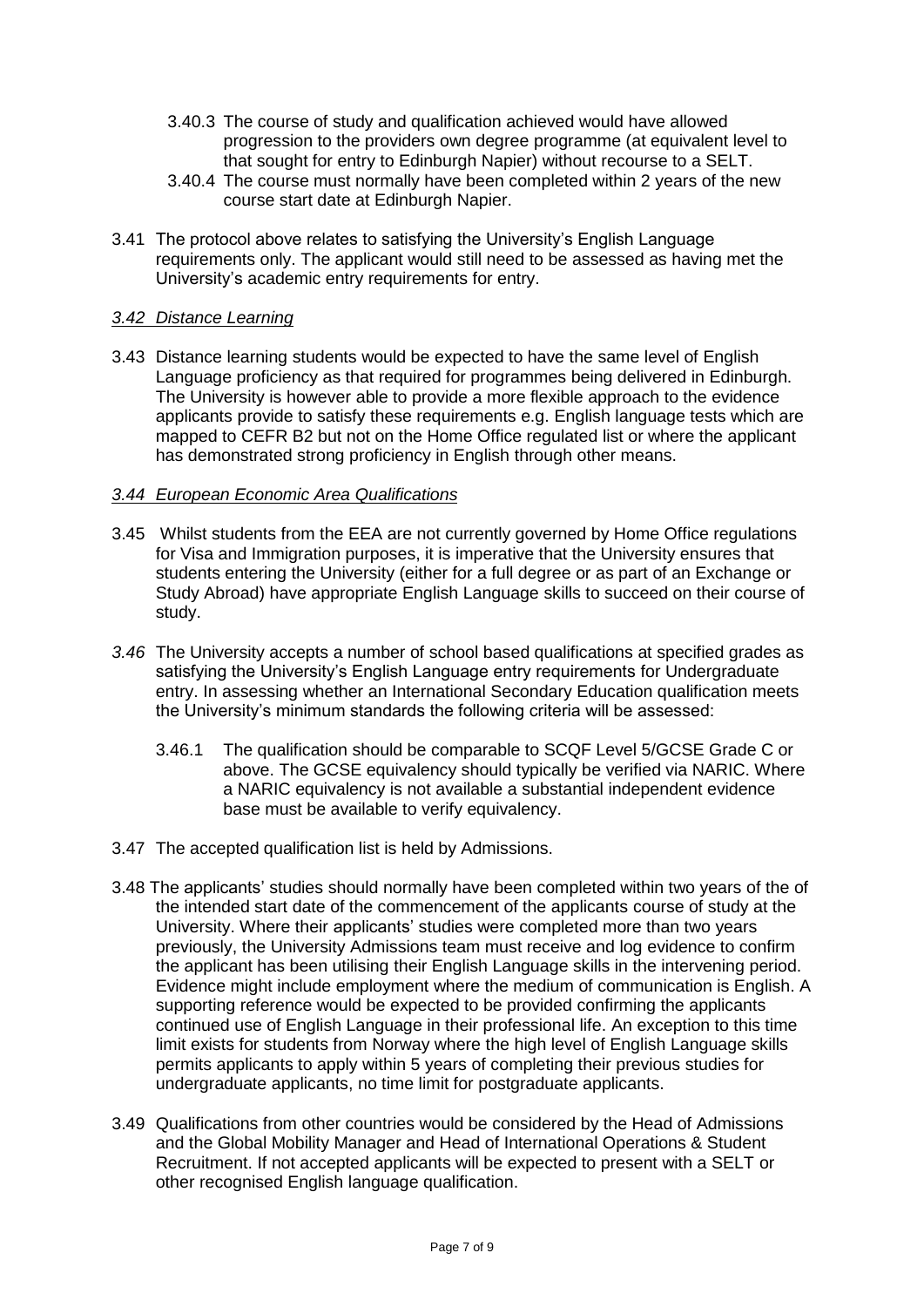- . 3.50 The University receives a significant number of European Union applications from partner intuitions for Undergraduate and Undergraduate Taught programmes. It is recognised that, as trusted partners of the University, there is scope to accept alternative English language qualifications. It is essential however that both the University and its partners ensure that those coming from a partner institution have the English language skills to enable them to successfully complete their programme of study.
- 3.51 Where specific English language entry parameters are not included in a partnership agreement the University will accept the following qualifications from partner institutions as evidence of sufficient English language ability for entry for degree seeking students (i.e. excludes ERASMUS/Exchange students refer to point 3.51):
	- 3.51.1 DUT with English studied in the final two semesters agreed minimum average across both semesters. Applicants will normally need to submit a transcript of grades which indicates the language studied was English. If this is not available, a letter from the Partner institution, confirming the DUT language studied was English will be required (in addition to the transcript of grades).
	- 3.51.2 Internally assessed English language test from the partner institution: Partner institutions which offer their own English language assessments can be accepted. These assessments should test all four components of language learning and should map to the CEFR (Common European Framework of Reference) with students obtaining a minimum of B2 for entry purposes.
	- 3.51.3 Degree studies taught and examined in English: Applicants should provide a letter from their Home Institution confirming their degree studies have been fully taught and examined in English.
	- 3.51.4 Evidence of attainment at required level in approved School based qualifications (see above) alongside evidence of recent use of English in an academic capacity.
- 3.52 In order to ensure applicants are dealt with as fairly and consistently as possible, we will not normally accept a letter from a Partner Institution confirming level of English Language ability, unless this has already been specified in the partnership agreement. In these cases, the School should submit a copy of the partnership agreement alongside a list of applicants who will be coming via this route, to enable the correct offers of admission to be made.
- 3.53 The University will also recognise the same Secure English Language Tests and Secondary and Tertiary Qualifications that it does for non EEA international applicants
- 3.54 Applicants who have previously studied at Edinburgh Napier University via an Exchange or Study Abroad agreement for a minimum of one trimester will also be deemed as meeting our English Language requirements where they have achieved an overall average of 60% or higher in their modules whilst studying at Edinburgh Napier.
- 3.55 Non-tier 4 applicants who have previously studied an Exchange or Study Abroad programme at an English speaking institution and obtained an overall average of 60% or higher in their module results will be deemed as meeting English language requirements if the study has been at least 1 Trimester in duration and completed within the last 2 years.
- **4.1 Consideration of other qualification in lieu of a SELT**